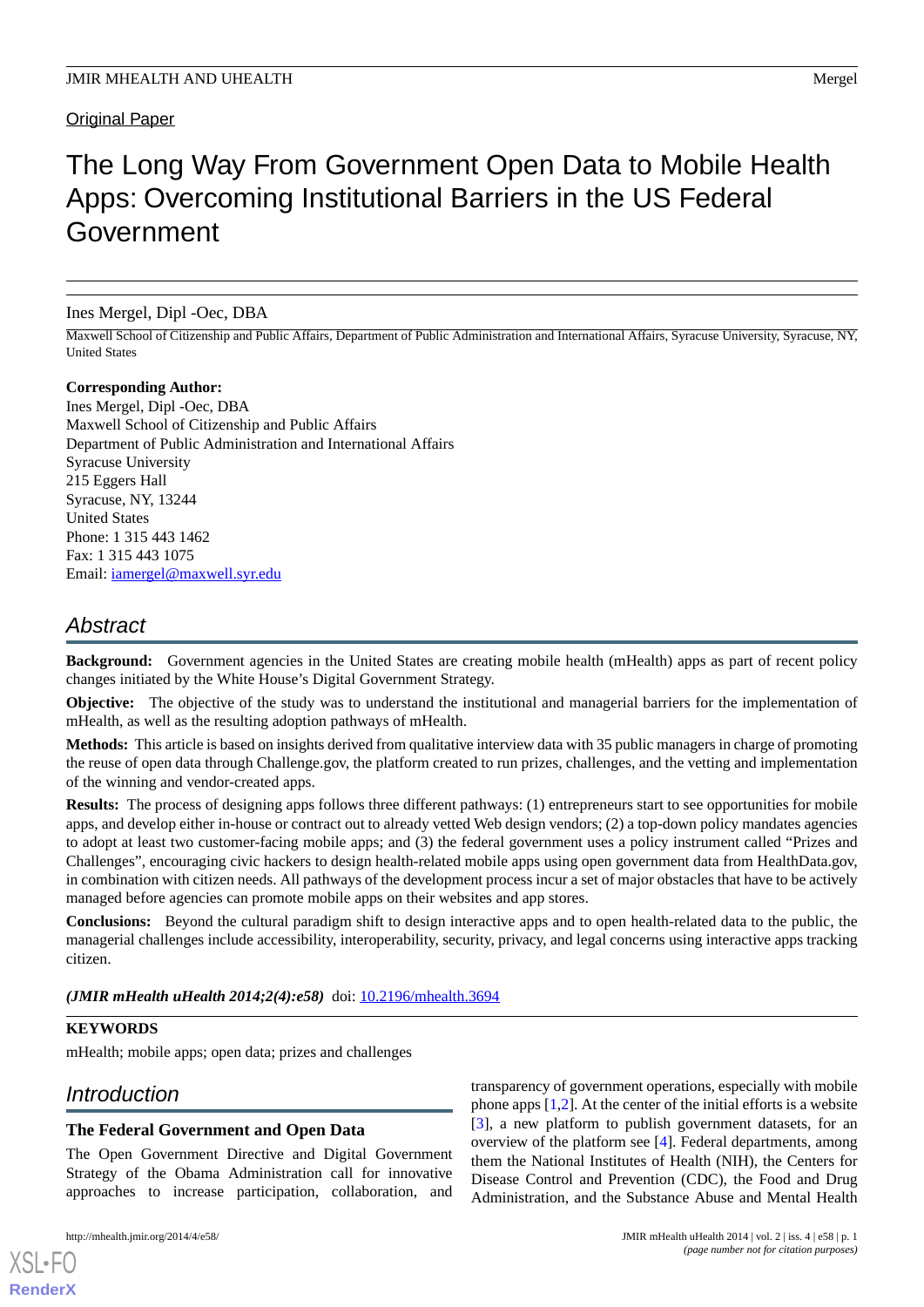Services Administration under the umbrella of the Department of Health and Human Services (DHHS), move so-called high-value datasets in machine-readable format on to the Internet for public consumption.

The effort to promote the availability and reuse of the datasets is combined with the open innovation platform Challenge.gov, see for example [\[5](#page-10-4),[6\]](#page-10-5). Using a policy instrument called Prizes and Challenges, developer contests such as the Health 2.0 program invite civic hackers as well as professional problem solvers to reuse health-related public sector data and crowdsource solutions in the form of mobile phone apps [[2\]](#page-10-1). Both initiatives are designed to create public awareness, but also to promote external innovations based on citizen needs. While citizen-driven ideas can be highly individual, and the development of mobile apps themselves is usually limited to professionals with highly specialized skills and coding knowledge, in the aggregate they can add value to larger parts of the population and ensure more effective reuse of open data [[7\]](#page-11-0). The invention and acquisition process itself is usually not part of the scope and responsibility of government's core mission to deliver public health. Government organizations are missing the design skills, need to jump through legal hoops, and in part have to rethink their approach of informing and educating the public given these new types of technological platforms.

The uptake of the release of health-related datasets, the use of contests and prizes to promote the datasets, and ultimately the implementation and promotion of the innovative outcomes such as mobile phone apps is facing significant institutional barriers unique to the public sector context [[7\]](#page-11-0). The top-down political mandate has freed up agency resources to dive into mobile app development, create best practices for commercial as well as private mobile app review processes, and might set new standards for government-wide development of mobile apps, as demanded by the Chief Information Officer (CIO) Council [[8\]](#page-11-1). However, existing rules and regulations need to be taken into account, which challenge the development and release process, especially of health mobile apps.

# **Current Use of Mobile Health Apps in the United States Federal Government**

The result of these managerial and political developments is a set of currently 33 mobile apps promoted on the Department of Health and Human Services' mobile website, an overview of all apps is available (see Appendix for DHHS) [\[9](#page-11-2)]. The apps were developed and promoted by 12 different agencies that are part of DHHS. Among them are, for example, the Agency for Health Care Research and Quality, the CDC, National Cancer Institute, NIH, National Library of Medicine, and the Centers for Medicare and Medicaid Services.

All apps are either replicating information that is already available on the agency's website or provide access to a searchable database of symptoms, diseases, or health-related alerts. The content supports the mission of government organizations, most agencies have to inform and educate the public by providing neutral, reliable, and trustworthy information. Similar to previous phases of e-Government development, mobile apps in public health agencies are still at

[XSL](http://www.w3.org/Style/XSL)•FO **[RenderX](http://www.renderx.com/)**

an early maturity level and focus mostly on representing already existing agency content, delivered through an innovative platform [[10](#page-11-3)[,11](#page-11-4)].

There are nine apps that go beyond a mere information and education function, and focus on supporting behavioral change, such as the National Institute of Cancer QuitPal app or the WordWeather app from the National Cancer Institute that help smokers quit their habits. The apps provide health-related information, but also interactive elements, such as calendar functions with reminders, financial goals, or behavior tracking functionalities. There are two of those apps that are targeting a specific audience, and are using gaming technologies. These apps focus on younger patients, such as teenagers, and are designed to offer "a better option for idle hands" [\[12](#page-11-5),[13\]](#page-11-6). As an example, the NIH's Brrd Brawl App banks on the popularity of the mobile phone app Angry Birds, and tries to attract younger demographics to help defend against what the app calls "cold turkeys" to protect the farms against invading penguins to stay in a "never-ending survival mode" [[14\]](#page-11-7).

A set of apps focuses on another specialized audience, health care and emergency management professionals. There are four of the apps that provide health-related alerts about outbreaks or medication warnings that are pushed to health care professionals to keep them up to date. As an example, the CDC's Influenza app pushes information about the national flu activity out, and provides information about the latest recommendations to help professionals with diagnosis and treatment options. Similarly, the National Library of Medicine provides the LactMed app for nursing mothers to help them understand medical information about medication and dietary supplements. This adds to a series of commercial mobile apps designed for use by health care professionals in their work with patients [\[15](#page-11-8)].

Only three apps allow patients to actively share personal health information regarding the phases of their disease with their online social networks, such as sharing to social media sites or sharing of information by email. The goal of the social networking sharing functions is to increase social awareness for the evolution of the patients' symptoms, treatments, and outcomes in order to increase cognizance, and by extension, social support.

An app focuses on higher levels of e-government, and provides information about direct transactions with government agencies. The Open Payments Mobile for Industry app of the Centers for Medicare and Medicaid Services is designed to help manufacturers keep track of, store, and view financial payments of industry partners. However, the app does not allow for actual mobile payment transactions.

The analysis of the existing government-owned and -promoted mobile health apps shows a surprising trend toward simple provision of government-vetted information. Apps with higher levels of interactions are rare. There are very few opportunities for citizens to directly interact with the content, to track individual health-related behavior, or for bidirectional exchanges with other patients, supporters, or health care professionals. The guiding research question is therefore, what are the drivers, and most importantly, the barriers for the development and adoption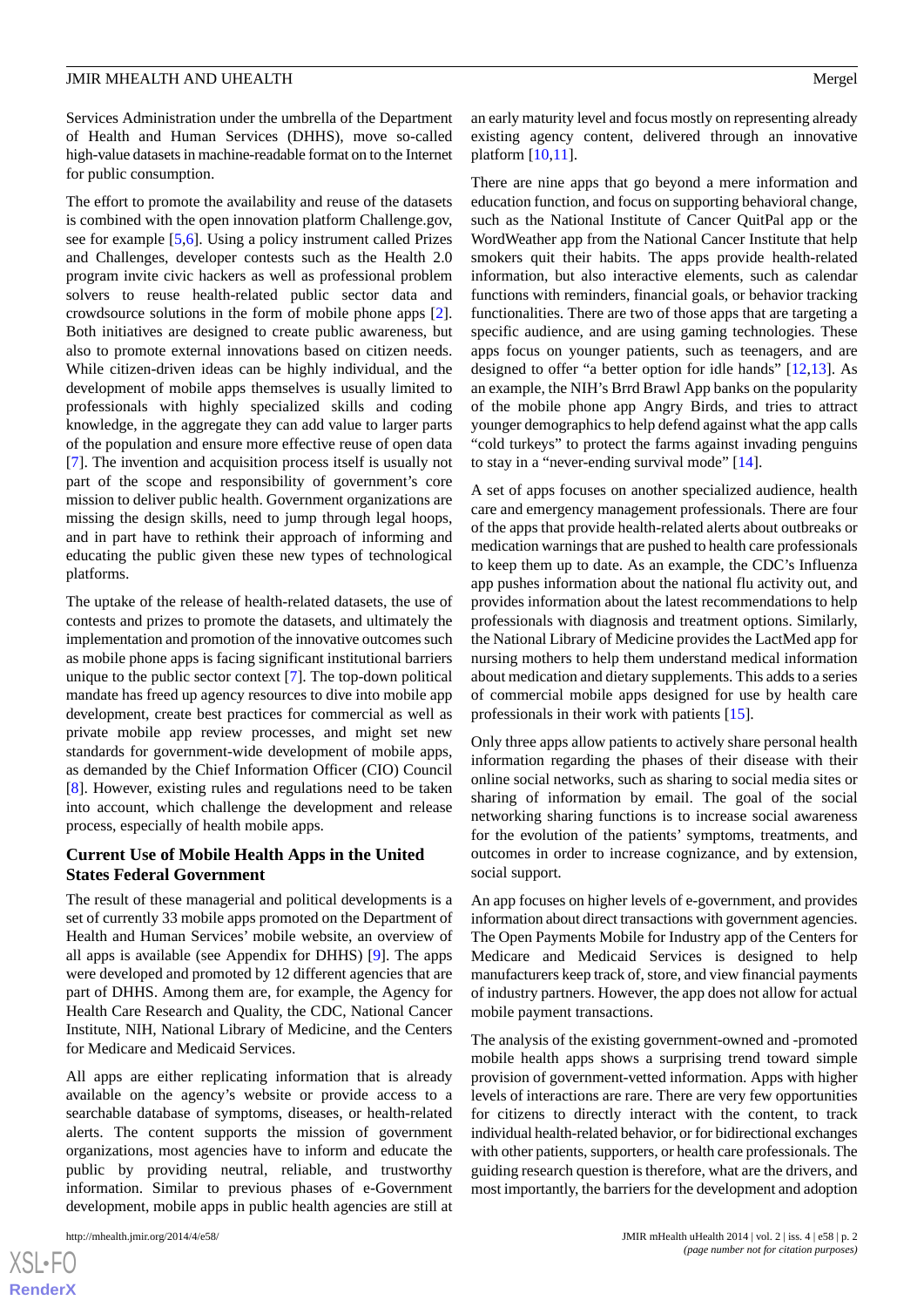of health-related mobile apps in government, and what are the adoption pathways federal agencies follow?

# *Methods*

## **Using an Interpretative Approach**

Much of the nature of the research question of intraorganizational institutional factors leading to the development and ultimately the implementation of mobile apps in government is qualitative in nature. It requires narratives to explain the internal decision making processes, the problems public managers encounter when they start to review interactions of patients—and regular citizens—through their personal data in combination with government data. It is therefore necessary to use an interpretative approach to gain a deeper understanding of each individual agency's context in which it is operating, as well as their specific situations and specialized internal data. The cumulative insights from a variety of agencies facing the same problems as agencies working with health-related personal data help to open the black box of internal managerial decision making.

## **Data Collection**

The research design relies on an instrumental case study approach to help inform the adoption of mobile apps by government agencies in general [\[16](#page-11-9)], and to derive implications for mobile health apps specifically. A qualitative research design helps to understand the meaning of real-world conditions and perspectives of public managers who are tasked with the development and implementation of mobile health apps. While the outcomes are observable on their agencies' websites, it is impossible for the researcher to adequately understand the internal situational context and emerging legal conditions that have led to the observable Internet practices.

The aim is to explain events leading to outcomes, and let concepts emerge from the insights provided by the interview partners. The sample includes 35 public managers in agencies of the US Federal Government actively involved in the development of mobile apps in 2012-2013. At the time, ten agencies were actively implementing either in-house designed apps, or outsourced the development to their contractors. In addition, 25 federal agencies actively solicited ideas from the public for the reuse of their datasets available on a data sharing platform [[17\]](#page-11-10). While not all agencies expected mobile apps as a result, many civic hackers and professional coders designed mobile apps. The collection of field-based data aims to accurately capture the contextual decisions across the federal government as a whole, and the individual barriers specific agencies were experiencing.

#### **Data Analysis**

The initial open-ended questions were hand-coded using the qualitative data analysis software QSR NVivo [[18\]](#page-11-11). The initial categories that were represented in the interview questions included, historical evolution of the decision to develop mobile health apps, drivers for these decisions and initial barriers for the development, and the subsequent implication process. The transcripts were coded line-by-line, and the social and managerial processes emerged from this coding process. They

were then matched to the phases of e-Government adoption [[19\]](#page-11-12), and new categories evolved to help explain the current stage of mobile app development in the US Federal Government.

This iterative data analysis process provides the opportunity to integrate different sources of data, interpret the results, and explain the complexity of the field setting and diversity of the participating government agencies. Following Glaser and Strauss [[20\]](#page-11-13), the interpretative data analysis process results in explanations of real-world social behavior. Drivers and barriers are derived "bottom-up" in the form of grounded categories and concepts.

# *Results*

# **Three Pathways to Mobile Apps Development**

The qualitative data show that public managers follow three different pathways to develop mobile health apps. These pathways include: (1) in-house development and contracting out to external vendors, (2) top-down policy mandates to develop at least two mobile apps, and (3) running government contests to ask the public to solve public management problems and relying on civic hackathons. However, government agencies face significant barriers as soon as mobile apps are developed that have to be addressed before apps are officially confirmed and promoted on the agency's website. These barriers include: (1) legal terms of use issues with Apple's mobile store, (2) accessibility and compliance issues, (3) data privacy issues, and (4) security issues.

#### **Adoption Pathways**

# *Pathway 1, In-House Experimentation and Contracting Out*

Mobile health app development started at different times and for different needs in the US Federal Government. Some agencies noticed that with the diffusion of smartphones with Internet access, their agencies' websites had become unusable to view on certain mobile devices, such as iPads. As one of the interview partners explains,

*It started because we created a website for teachers to teach with the records of the [agency] in their classrooms. We had lots of requests from teachers who were using the website that they were getting all sorts of iPads in their schools and they were interested in using the website as an app with students.* [Interview Partner]

The driver was therefore mainly an adjustment to changing technology standards, rather than internal agency needs or an external policy directive.

The goals of many agencies are not specifically to develop an interactive mobile app that provides a new service, instead the native mobile app development oftentimes coincides with the upgrade of the existing agency website design to a responsive mode, for example, using the programming technology markup language HTML5. As an example, one public manager explained that mobile apps are not standalone solutions for his agency. Instead,

```
XS-FO
RenderX
```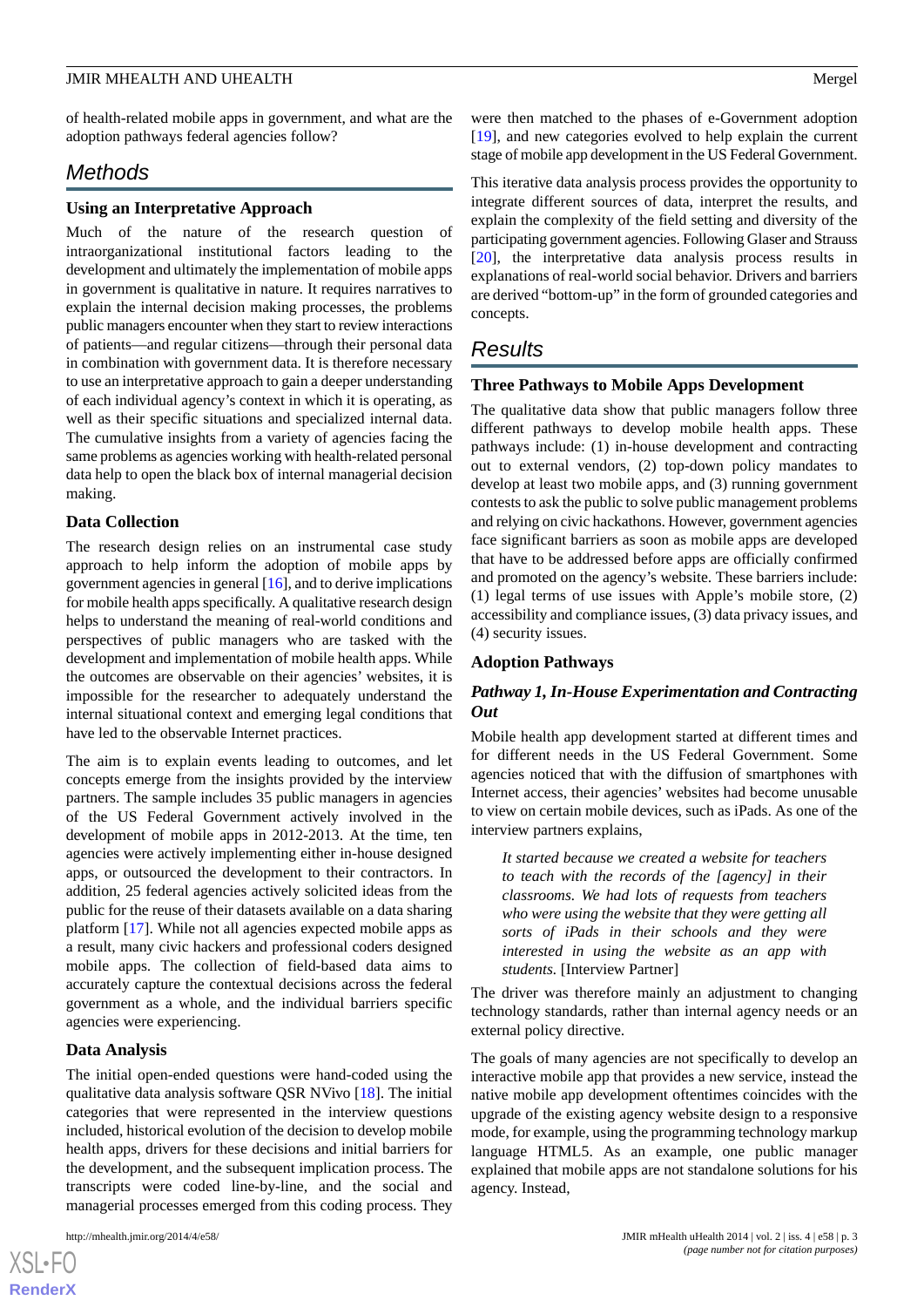*We are moving toward HTML5 on all of our major websites, using active code, that can scale nicely to the mobile devices. It is more than just applications for us.* [Public Manager]

Other agencies already have their own developers in-house who are developing website features to be accessible across several platforms, such as PC, mobile, and tablets. Agencies used their in-house Drupal developers, who are reusing free and open-source code already developed elsewhere, and adjusted it to the needs of the agency. Using in-house resources allows agencies to be flexible and quicker. However, one public manager points out, "I think down the road we might be contracting out the operation in maintenance and future development".

In other agencies, similar internal initiatives were started by entrepreneurs [[21\]](#page-11-14), or internal trailblazers, even ahead of the official Digital Government Directive that directed agencies to invest in mobile accessible websites and mobile apps. As one public manager in one of the public health agencies explains,

*One day I was in a doctor's office, and when you are in the waiting room of a doctor's office, they give you a form to fill out, they ask you to list all of the medications and the dietary supplements that you take. While I was filling out that form it occurred to me how hard it is to remember everything that you take and to have really accurate information to be able to share with your doctor. So, I came back to the office and I talked to my supervisor and colleagues about this idea of a mobile app that would allow people to track all of the dietary supplements that they take, so that when they went to the doctor's office, they would have a more accurate list of everything they take, and that would in turn allow for more accurate communication and more complete communication between the patient and the healthcare provider. In addition to that, we also develop fact sheets on dietary supplements that are science-based, and we wanted to increase our outreach. We also decided to put these fact sheets in the app as well.* [Public Manager]

Here, the app allows for the reuse of already existing scientific evidence that the agency has to distribute to the public, but added an innovative interactive feature that supports patients' needs beyond the mere display of information that is already available on the agency's website.

However, these internal, bottom-up initiatives come at a cost, and are oftentimes met with resistance,

*I have been trying to push folks to do mobile since the iPhone came out and the department has a lot of the challenges that is within government's culture. Remember folks have pretty much just been doing websites and putting everything on the web. Now that we are seeing a paradigm shift, it's kind of hard to folks to say how do we put our stuff on mobile, or how do we start accepting the new paradigm shift. And some folks just might not know what to do. This is new to them.* [Public Manager]

This paradigm shift involves a cultural change, and oftentimes a change to the approach of how government passively pushes information to a mobile app that goes beyond the information and representation function many agencies see as their main mission. Citizens have long made the shift. A recent Pew study shows that as of 2014, 90% of US American adults own a cell phone, 58% own a smartphone, and 42% own a tablet [\[22](#page-11-15)].

Other agencies adjusted more easily to the paradigm shift,

*[...] because we had very strong support from the highest level of the organization, that made it very helpful. So for the first year to get this done, we didn't get a lot of pushback other than from other business areas, because we are including phone numbers in the tool. And, politically a lot a people did not know about it because it was done at a very high level and very quietly, because we wanted to get it out the door quickly. We had the support of the CCO, one of the deputy commissioners, and the commissioner himself, because it was one of the goals to reach citizens who use mobile devices.* [Public Manager]

#### A public manager points out that mobile apps,

*...seemed like the next logical step. We know that more and more people are using their phones to do conversations and socializing, and if they want information, they want it now. They are not going to wait. If they have a question at the grocery store, they are not going to wait until they go home and remember to go to the website [23] and look it up. They are going to look it up while they are standing there. So, launching the mobile version of Ask Karen seemed to be the next logical step. [[23\]](#page-11-16)* [Public Manager]

This website [\[23](#page-11-16)] is a service that is already hosted by a vendor, and consequently the agency outsourced the design of a mobile app to the already trusted vendor instead of acquiring internal personnel resources to rebuild the app from scratch. Similarly, patients need health-related information at their fingertips in the moment they walk into a pharmacy and need to explain their symptoms, or want to know the inspection scores of a restaurant, which are, for example, provided by the "DON'T EAT AT\_\_\_\_ app [\[24](#page-11-17)]. Searches are highly situational, context specific, and results need to be reliably delivered just in time in the right format that is easy to interpret by nonprofessionals.

Overall, the first pathway mostly leads to reuse of already existing agency content to make it available on all technological platforms through which citizens access the agency's information.

# *Pathway 2, Top-Down Policy Mandate Triggers Development*

The majority of federal agencies follow the second pathway. Triggered by top-down policy mandates in the form of a presidential executive directive, a new digital strategy agenda, and follow-up guidance for the implementation of mobile apps issued by the federal CIO, agencies start to develop mobile apps. Initially, the Digital Government Strategy focused on the improvement of customer-facing services for mobile use [[25\]](#page-11-18).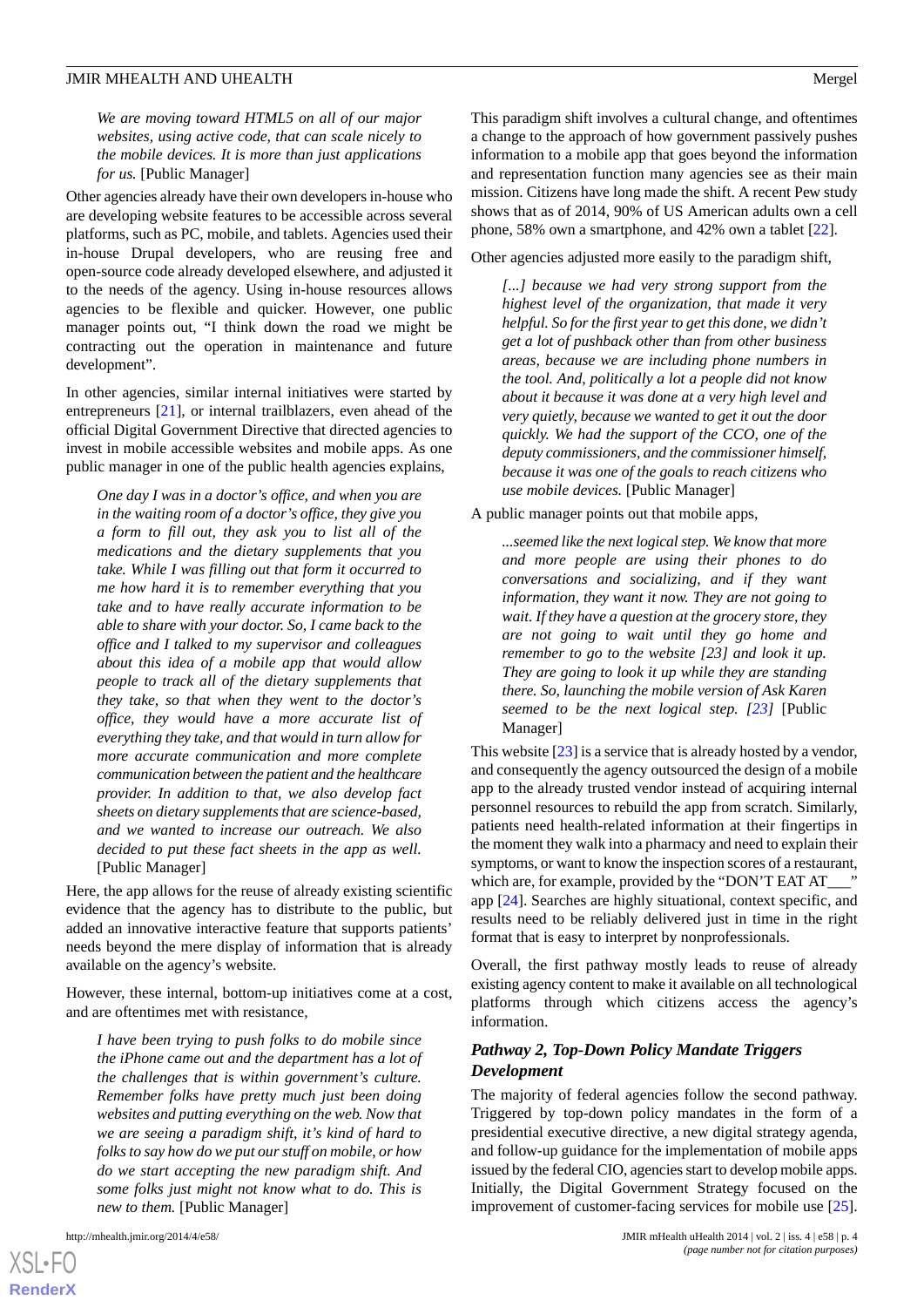To accomplish this goal, each federal agency had to identify two existing customer-facing services and optimize them for mobile use. It is therefore not surprising that the majority of the existing apps focus on "low-hanging fruits", such as apps that mainly provide previously vetted information and education functionalities. An additional executive order laid out directions to make open government data available in machine-readable format so that government datasets can be accessible on data sharing websites [[3](#page-10-2),[17,](#page-11-10)[26\]](#page-11-19). Follow-up guidance from the CIO's office provided agencies with best practices to create an increased awareness of the potential of mobile apps [\[8](#page-11-1),[27\]](#page-11-20).

For most agencies, these policies triggered the first internal discussions and experiences with mobile apps, as one of the public managers explains,

*It wasn't much of a conversation to start the mobile apps. In conjunction The White House had a directive that they wanted everybody to have something mobile by the end of the year. We actually have a whole slew of tools that we will be offering over the next few years.* [Public Manager]

And another interview partner adds,

*Now since the government has passed the Digital Government Strategy mobile will be part of your product line. Prior to that mobile was viewed as like, "Ah, it's like a fad, or it's something nice to have, but it's not part of our core product line". With our website, that we are launching, mobile will be part of that core experience.* [Interview Partner]

Agencies that had not previously gained experience in converting their content and services to be accessible through mobile apps needed the external intervention through a top-down mandate, and the follow-up instructions, to start the internal development process.

# *Pathway 3, Civic Hackathons and Contests*

Health data contests and open innovation challenges are the third pathway government agencies are taking to build mobile apps for their agency, see for example [[6](#page-10-5)[,28](#page-11-21)]. The federal government is using a new policy instrument called Challenges and Prizes to promote contests on an online platform [\[2](#page-10-1),[29\]](#page-11-22). Contests are designed to encourage idea generation processes by involving "unlikely" audiences who are usually not in contact with the agency, who have specialized knowledge about a health area, or skills to provide solutions to public management problems.

While some agencies have very concrete needs, others use the platform to allow for a free flow of innovative ideas from citizens into the agency, as one of the public managers at NIH states,

*There are two ways to (come up with innovations or solutions to problems), either unsolicited applications where we just allow the applicants to come up with the problem and the solution that they want to claim it to. And then we have other means where we have a call for applications in a given area. Say if you wanted to see more applications in say electronic health records, we have a call out saying we are interested in funding applications in these areas.* [Public Manager]

The outcomes of open innovation contests vary across agencies. Many agencies use contests as a way to pull citizens into their health datasets, and as a result, they create a wider awareness for the availability of the datasets. These outcomes are what Mergel et al [\[5](#page-10-4)] called "low hanging fruits". The actual development of marketable health-related apps is secondary, especially because agencies are usually not allowed to promote the externally developed apps through their websites. While this is a relatively negative view on the use of contests to develop mobile health apps, the major outcomes of contests and prizes in government need to be evaluated based on their effects that are realized outside of government, and are not part of the scope of this paper. However, as an example, DHHS sees the importance in these external idea generation contests as opportunities for economic development,

*There is a project called "MyCancerGenome". A doctor was the finalist on the project. Since becoming a finalist of that project, she has actually won a number of other innovation competitions. She has been the finalist in a bunch of projects. She's raised quite a bit of money, and as a result has been able to take a project and develop it further.* [DHHS Interviewee]

Another prominent example organized outside the federal government is the annual Health Data Palooza hackathon [[28\]](#page-11-21). Hackathons are events—in this case—initiated by government agencies to invite large numbers of programmers to collaboratively reuse government datasets and program mobile apps. The event is designed to create health-related innovations that oftentimes result in mobile health apps. However, government organizations rarely adopt the apps created by third parties for legal reasons.

In summary, [Figure 1](#page-5-0) shows the three main pathways of mobile health apps adoption, the data sources, and outcomes.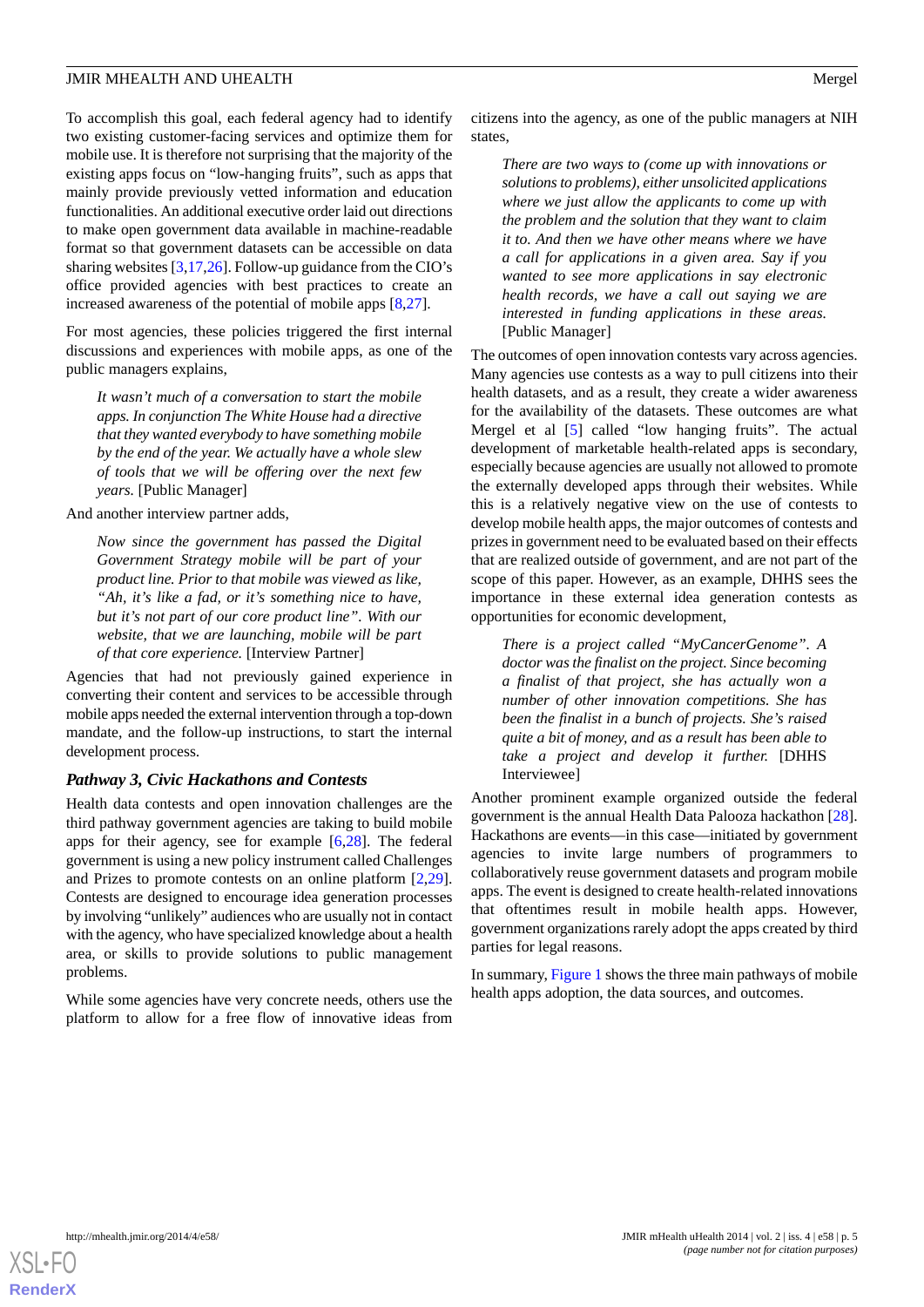<span id="page-5-0"></span>**Figure 1.** Three pathways of mobile health apps development. Mgmt. = Management.



# **Barriers for the Adoption of Mobile Apps in Government**

# *Main Challenges*

The main challenges of adopting and successfully introducing mobile apps in government focus on legal issues, accessibility and compliance issues, as well as the collection and protection of individual patient data. Initially, cultural and change management issues occurred in several agencies, however these were mitigated as soon as the presidential top-down mandate made discussions and decisions obsolete. The search for government information with the help of mobile apps is significantly different from the search on a desktop computer. Data need to be available in the same moment citizens need

[XSL](http://www.w3.org/Style/XSL)•FO **[RenderX](http://www.renderx.com/)**

them, for example, when they are making buying decisions at a car dealership, they want to know about safety ratings; when they are about to buy new lighting or light bulbs for their house, they need the information as they are standing in the aisle of a home improvement store; or when they are listening to a warning on the radio regarding a food recall. What all of these issues have in common is that mobile apps need to deliver different types of Internet interactions with government data, searches are highly situation-based and context-specific. As a consequence, the results need to be reliable, delivered just in time in the right format, and easy to interpret.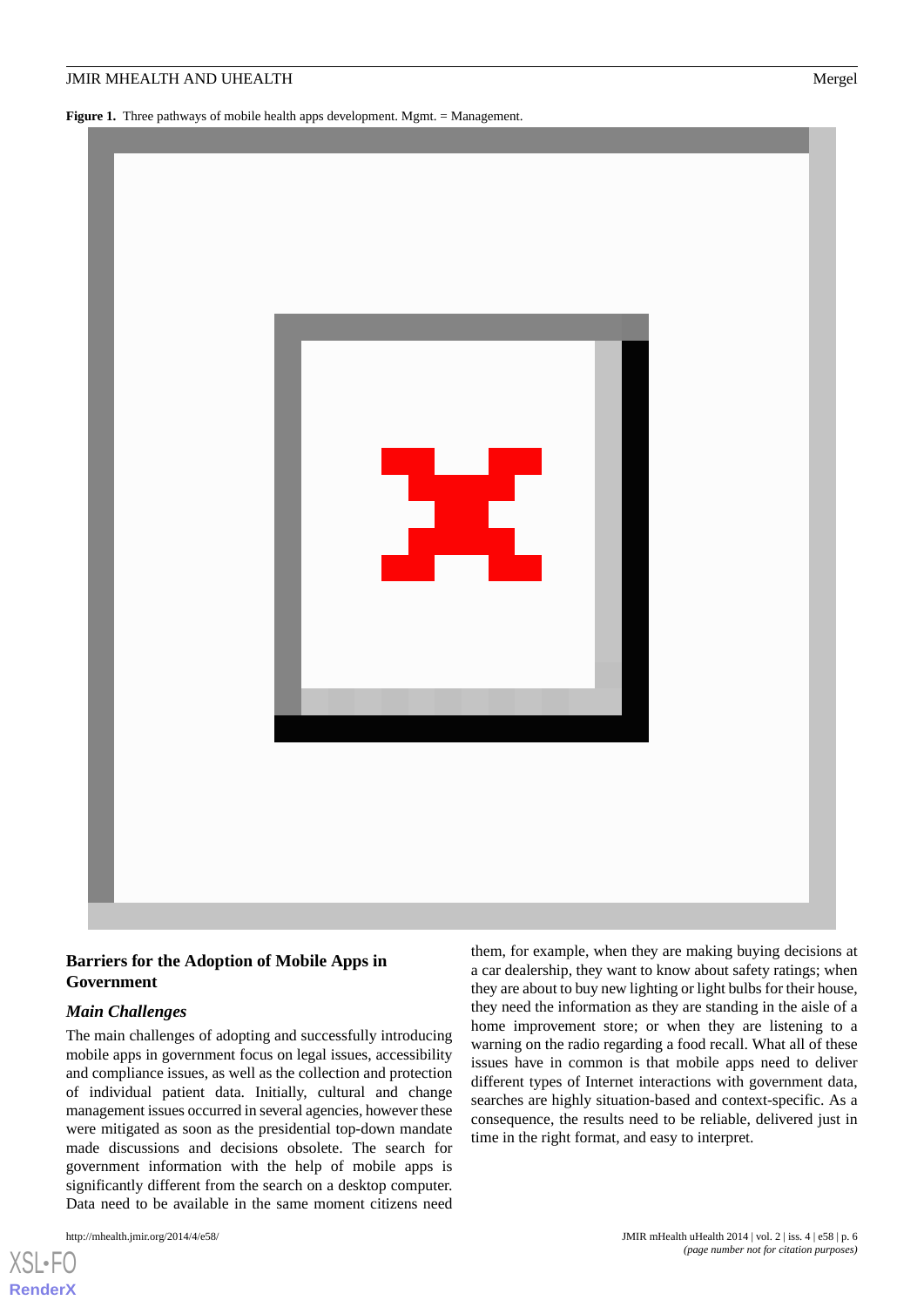## *Barrier 1, Legal Challenges*

Legal challenges in the public health sector occur on a different scale and magnitude than in other agencies. For every step of the development—or codevelopment process with the public—public managers have to involve counselors to clarify the risks, the type of data that are published or released to the public through the app, and the way the agency is collecting data from citizens. A public manager describes the lengthy process to gain consent within his agency,

*We had wanted to do [a contest] for years actually. And as a regulatory agency we live under certain laws and regulations that other agencies don't. So, an agency like the General Service Administration GSA, National Aeronautics and Space Administration, or National Oceanic and Atmospheric Administration, who have as part of their mission, reaching out to people, to have them take advantage of the data that they have collected. Our mission is protecting human health and the environment and except under a couple of laws, we actually don't have the legal responsibility for making that data available to the public. Now, we have always felt as an agency, we have a moral and ethical need to make that data available, and we have done so, really since the beginning of the Web. We were restricted from contests, based on our Office of General Counsel, our lawyer's interpretation of certain regulations that we had to live under as a regulatory agency. But then Congress passed the new law that gave broad challenge authority across the entire federal government and we worked together with our office, OEI, Office of Environmental Information, with the Office of Public Affairs, with GSA, and with our general counsel, to make sure that this fit within the other regulations that we had to live with, and they approved for the first time, our doing a contest. So we launched the contest, we had a couple of codathons where we had Environmental Protection Agency (EPA) people either at the codathon, or available by phone to talk with people about the data. We deployed a number of new Web services to let people access our data securely, and then, went live and voted on the winners.* [Public Manager]

The outcome of using challenges and prizes to run contests then leads to the next legal challenge, when government agencies have to promote third-party mobile health apps on their official agency website. When agencies are taking the pathway to host codathons or post contests on Challenge.gov, the legal hoops they have to jump through are higher than during the development process of their own apps. While the vetting and review process is the same as for in-house apps, the agency allows the free promotion of a third-party app for a certain amount of time only. Here is how one public manager explains the process,

*There were no monetary prizes in our contest, so the people who submitted with the [obligation] that, for one year after they won, the application had to be available for free. And that during that time, we would*

*promote it on our website. But then after that time, they could surcharge with work, it was their choice after that.* [Public Manager]

The main legal challenge, however, occurs in the negotiations with the Apple App Store outside of government. Apple's App Store is subject to California law, and Apple's terms of service agreements had to be adjusted to comply with federal law. A public manager explains the process,

*It took us a while to get [the app] released, but that had to do with difficulties we had with Apple's Terms of Services. It had language in there that was not acceptable to the federal government. It took quite a while before Apple eventually added language to their standard terms of service that made it possible for us to legally get the app up in the App Store.* [Public Manager]

The language changes included indemnity clauses or determination which courts can handle disputes.

Agencies moving their apps to the App Store were the first to run into barriers that had to be worked out, but eventually also led to procedural changes in Apple's app developer licensing process to accommodate the needs of the federal government. Agencies who had outsourced the app development did not experience the same challenges, because their external developers had a business license,

*Our very first challenge was that when we were developing this app, we were one of the very first mobile apps to come out of the federal government, and so, even Apple did not know what to do with us when we applied for the developer license. I really wanted our app to be listed in the app store as developed by the Office of Dietary Supplements at the NIH, not by our contractor who was doing the work, because I wanted our app to have more, it just looks better. People would trust it more if the app was listed as developed by the government. Apple had never had a federal government agency apply to develop an app, they had only had a few apps from other federal government offices, but they were listed as developed by their contractor. It took about two months with Apple to get them to understand our needs were different than the needs of a private company or a private individual who was developing an app, and we, at the federal government did not have some of the documents they wanted from us, we don't have a business license, we don't have a contract. You know, we're the federal government. That was one of the very first obstacles we had, until I was able to find a human being at Apple, and talk with them. They had a federal office that I didn't even know about, and they changed a few things so that in the future people didn't have the issues that we had.* [Public Manager]

#### *Barrier 2, Accessibility Issues*

mHealth accessibility issues emerged as one of the critical factors that had to be considered in the strategic planning,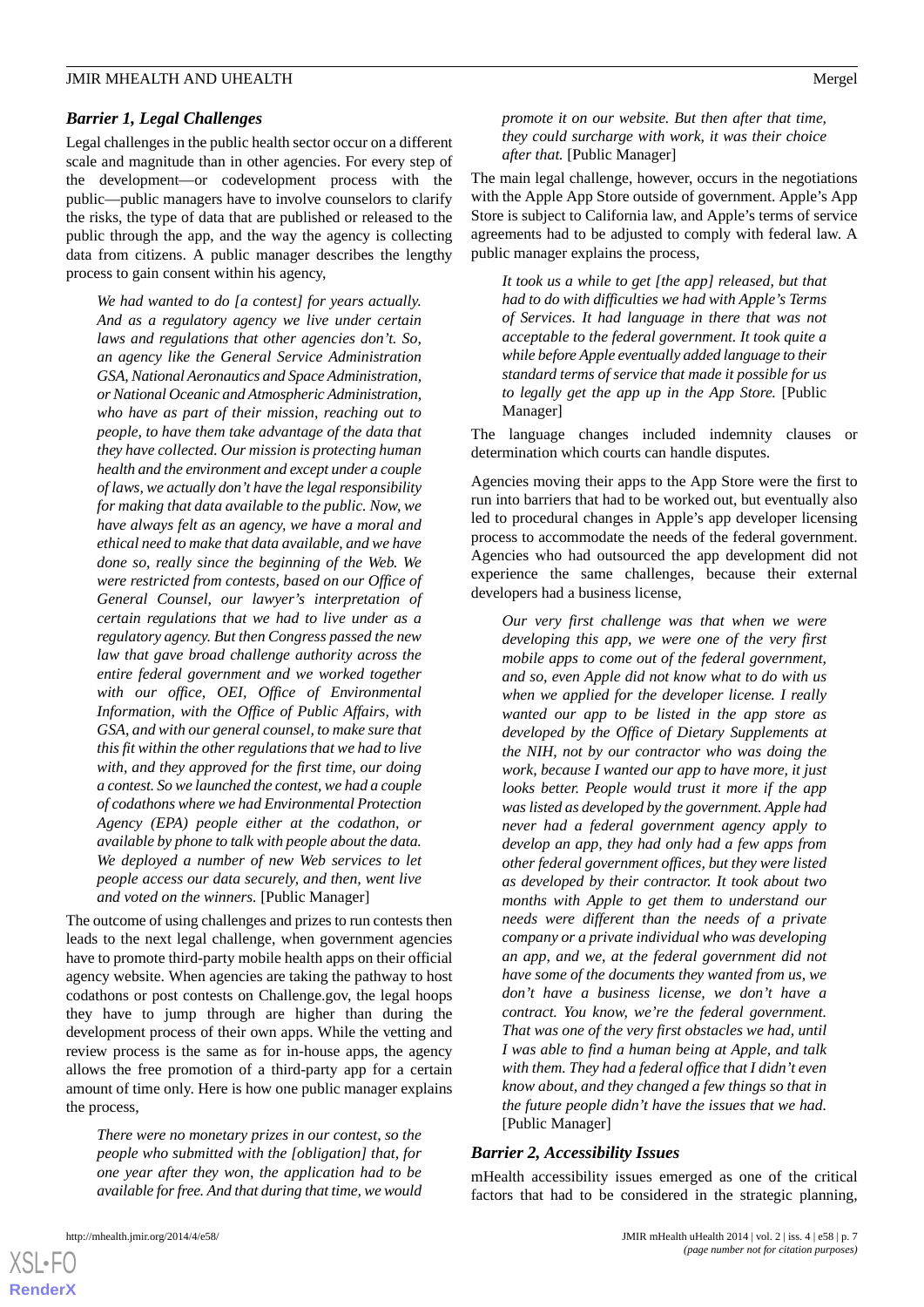design, and development process. All federal agencies have to adhere to the accessibility guidelines for electronic and information technology as described in Section 508 of the Rehabilitation Act [[30\]](#page-11-23). However, when agencies started to explore mobile health apps, there were no guidelines available specifically for mobile and smartphones, so that the existing guidelines for website development were used as guidance. The only guidance the Digital Government Strategy provides pushes agencies to develop for all mobile platforms, and test the apps before they are released to the public, "...develop secure, device-agnostic mobile applications, provide a development test environment to streamline app delivery, foster code-sharing, and validate official government applications" [[25\]](#page-11-18) (no page). Accessibility includes several different aspects that include a variety of citizen needs on a continuum between disability accessibility to platform preferences, "Whenever someone says accessibility in government, they generally think of Section 508, access for users of low vision, but also, considering accessibility in terms of the mobile access to government data, accessibility on different devices, and broadband access".

Given the lack of initial guidance, public managers had to make sure that their interpretation of the laws, regulations, and current standards for Web development are applicable to mobile apps. A public manager at NIH explained,

*Unfortunately, the guidelines are not really clear yet for mobile devices. So we tried to treat it like a website, and tried to make it as 508 compliant as we possibly could.* [Public Manager]

Compliance officers and users were invited to test the final app. A public manager described the internal process to assure that the features are accessible to screen readers,

*To promote accessibility, we have been meeting with our internal 508 Accessibility Office. I've actually personally sat with them while they have done their testing and sat through their experience. We are big on user experience in our area, and we like to actually experience what the user experiences, so I sat with one of our employees who happens to be blind and uses a screen reader on his iPhone, and I got to experience what he experiences. We actually have things to make improvements for the next round, based on what we experienced in his feedback.* [Public Manager]

Another agency established Section 508 standards as the minimum,

*We try to strive for better than that, because we aim for accessibility, not just mere 508 compliance. We actually have an accessibility expert on staff that has been able to train the other quality assurance testers to test not just for Section 508 compliance, but for just general accessibility. One of the biggest things you can do on any platform is use the standard user interface controls. The minute you start designing your own, creating your own button objects rather than using or even tweaking the standard button objects, you create a whole new problem for yourself. And now you have to also develop means for the*

*screen reader to recognize and read that item. The approach I described I'd say will get you about 95 to 98% of the way there, if not all the way there. There are certain things that you can do with regards to how you order things on the screen, but we tend to solve that problem separately just by trying to use really good user experience design practices.* [Public Manager]

Accessibility, therefore, incorporates a broad interpretation of access by, and inclusiveness of, all citizens no matter what their technological preferences are or their capabilities to access the content.

While some mobile phone platforms already have accessibility features built in, such as magnification, other platform providers do not offer these yet, and public managers have to make decisions based on the law. If a platform does not provide the features, development is prioritized toward those platforms that comply with Section 508, giving a lower priority to platforms that lack the features,

*I have been developing a lot for the Web, but with a mobile phone it was different. The phones are having those accessibility features built in, we can try to develop towards those. The problem is there are no standards yet in the accessibility space for mobile phones. My worry there is you develop for one phone, and then it doesn't work for the way the accessibility has been done on another phone. It's still a very evolving issue. It is one that is important. It's important simply because we want to serve citizens on a moral and ethical level, and it's important because we have a legal responsibility under the Section 508 of the Rehabilitation Act to design our information technology systems.* [Public Manager]

Given the apparent lack of standards, guidance, and the vast differences in what the individual mobile platforms are offering, it is therefore no surprise that agencies develop for the iPhone first, and later on adapt the initial app for other platforms. Another consequence is that the first round of apps is mostly text-based, does not include many interactive features, and is a safe solution to comply with the presidential mandate, as one public manager explains,

*What we are trying to do is be device agnostic as much as possible. That is why for our first launch, we are making this into a mobile optimized page. All you have to do is from any mobile device, more specifically from iPhone, any Android device, or tablet, iPad and Blackberry, you open up the browser that's in within your phone, you type in our URL, and it should automatically detect your device, and render the appropriate dimensions or size for that device.* [Public Manager]

#### *Barrier 3, Privacy Issues*

Privacy and security issues in the development process of mobile health apps play a central role for all agencies. The terms are oftentimes used in tandem without clarifying the difference. As an example, the Digital Government Strategy adopted the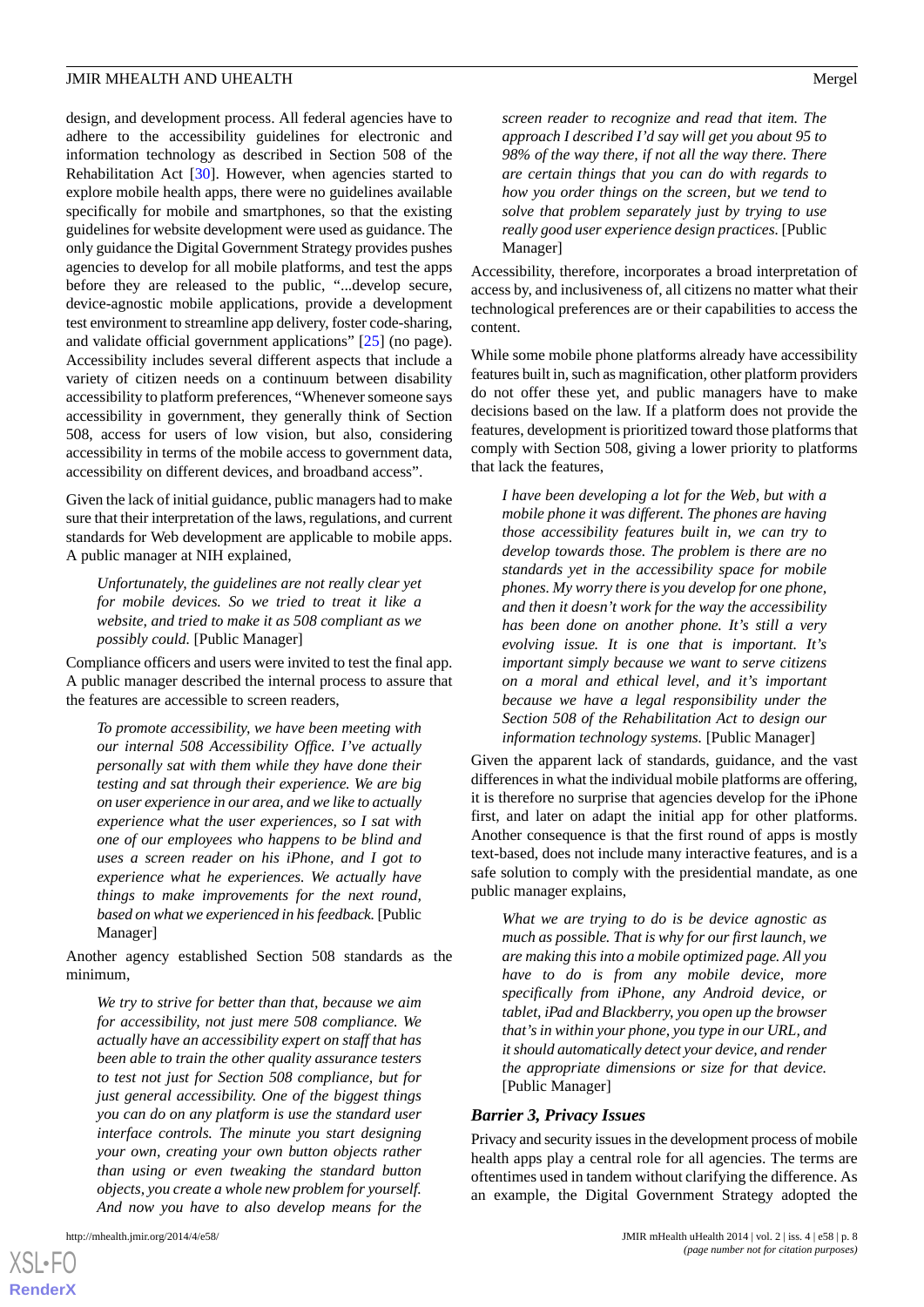following language, "As good stewards of data security and privacy, the Federal Government must ensure that there are safeguards to prevent the improper collection, retention, use, or disclosure of sensitive data such as personally identifiable information (PII)" [\[25](#page-11-18)] (no page). Consequently, public managers tend to use the terms interchangeably. However, these are two distinct concepts. Privacy focuses on the personally identifiable information of data solicited and stored through the app from citizens, and security issues focus on the safe archiving and the prevention of improper release of the data to third parties or the public in general. Both issues are important mechanisms to manage and reduce organizational risks for the federal government according to the National Institute of Standards and Technology's risk management framework [\[31](#page-11-24)].

Privacy issues arise as soon as an agency actively solicits and collects information from mobile health app users. Given that the majority of agencies are using mobile health apps to provide information to citizens simply through a different channel than the known and trusted agency website, there is usually no need to collect personally identifiable information. However, every time a citizen downloads an app from the agency's site or through an app store, the Internet Protocol (IP) address of the phone is recognized in the same way as a visit to an agency's website results in the delivery of the IP address to the host and a traceable record. A public manager explains the process,

*We are not asking for information from [citizens], we are not asking for Global Positioning System (GPS) coordinates, so there is no reason there to have any concerns over privacy per se. Your phone is just like a desktop. I don't think a lot a people understand that, you have an IP address. But, we are not tracking users or anything like that, we do have statistics where we have aggregate data just like we would on a website. But other than that, there's no privacy issue.* [Public Manager]

A public manager at the EPA explains the process of how data from the agency that feeds into the mobile app are stored, and how the app provides it to the users. Information is only collected in direct relationship to the app itself, and the agency tracks the number of downloads, deletions from the App Store, and how often the app is used,

*The way that we developed our apps is, we would load everything into a database that we have control over, which is public accessible, and then, even our apps, all accessed any information we needed with Web services that we designed, and so we designed the security into them. They would only take connections from our applications. We wanted to track usage, While I can track downloads and deletions for instance from the Apple iStore, if I wanted to track usage, I have to be able to count how many times [the app is] used. We don't keep any information, like phone identification, or anything that would identify a person. All we keep track of is the number of times that the Web service was called.* [Public Manager]

Those apps that are actively helping citizens to track their own data or store individual medical information are of greater concern. The solution to the problem emerged over time, public managers decided to develop apps so that personally identifiable information is only stored on the citizen's phone without transmission to the agency. Responsibility to protect citizens' privacy and security of their own data is therefore put on the shoulders of the users themselves. A public manager explained that they looked for evidence in other corners of the government system, and replicated those efforts,

*There is a bit of ambiguity right now, whether, having the person's full name and email address, even if voluntary provided, is considered a personally identifiable collection of information, a system of records. It makes it pretty challenging, but we figured that there were precedents in terms of public comment on regulations online, and folks participated in the White House's social media sites, and they also provide email addresses and names.* [Public Manager]

However, as mobile experiences are evolving, and agencies start to experiment with higher levels of interactions, more complex data combinations, and more features for their apps, more privacy issues will have to be resolved,

*When we came out with what we call our version 1 of our app that version only lived locally on someone's device. So that there were no security issues, because any information that they put into the app would only stay on their phone. We never saw it, we couldn't see it, it didn't sync, anything like that. We have since as of this past winter launched version 2 of our app, and this new version rather than being a native app in the Apple Store, it is a mobile web app, and it can sync between devices from Apple to Android to Blackberry to iPad, to desktop, to iPad, all over the place. In order to be able to sync like that between devices, and to have people's data synced, the user has to create an account, with their username, which is their email address, and a password. That means that we are now storing their data in the cloud so to speak. All of a sudden we had privacy issues that we had to think about. We weren't collecting personal identifiable information, but everything was being encrypted, so we can't see what a user, what dietary supplements the user is taking for example.* [Public Manager]

Working in collaboration with the agency's privacy officer, the solution was to encrypt citizen data.

Overall, agencies that only use mobile health apps to recycle content from their website, and do not track or pull in information from citizens, are not concerned with privacy issues. This topic only becomes relevant when agencies open their own datasets and let citizens reuse data. In summary, data collection from citizens falls into six different categories and depends on the type of app, all apps collected IP addresses. Apps providing answers based on locations ask for the submission of longitude and latitude data to match the GPS location with government scores, for example, for sanitation scores. Apps that are designed

```
XSL•FO
RenderX
```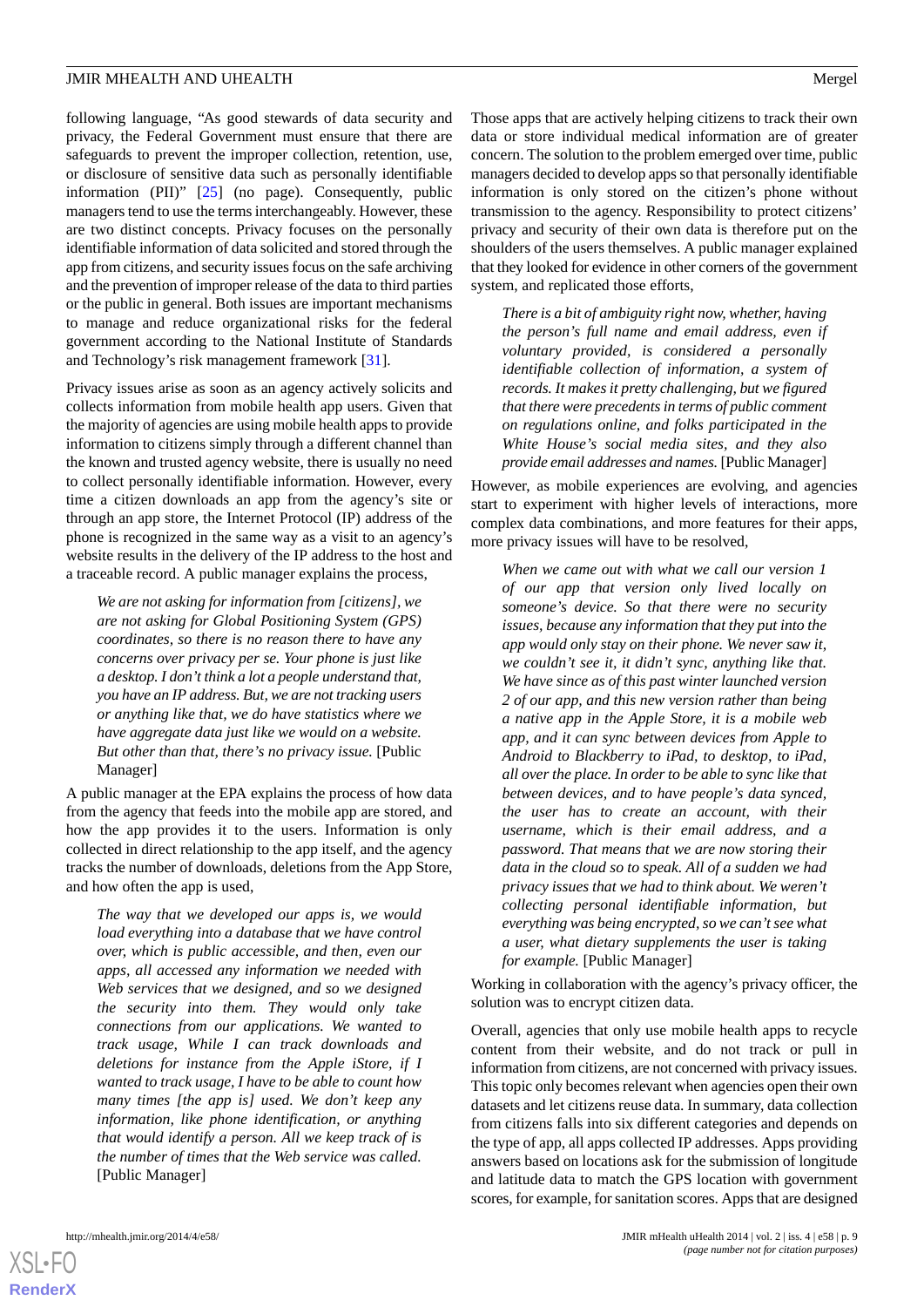to alert citizens of impeding risks, for example, for dietary supplements or food recalls, are oftentimes designed so that citizens have to opt in and names, email addresses, as well as the location of the phone are submitted to the agency. Apps with higher levels of interactions, for example, apps that are

tracking patient data are usually storing the citizen input directly on the phone, and therefore prevent all privacy issues that might arise in case data are transmitted to the agency. The following table provides an overview of the type of data entry, the data collected by each app, and where the data are stored.

**Table 1.** Summary of personally identifiable information collected through mobile health apps.

| Type of data entry                                                                     | Collected by type of app                                                         | Data stored                                              |
|----------------------------------------------------------------------------------------|----------------------------------------------------------------------------------|----------------------------------------------------------|
| <b>IP</b> address                                                                      | Collected by all apps                                                            | Submitted to agency                                      |
| Longitude, latitude (GPS location)                                                     | Ask for submissions (for example, feedback on sani-<br>tation scores, check ins) | Submitted to agency                                      |
| Email address, name                                                                    | Apps issuing alerts                                                              | Submitted to agency                                      |
| Patient data (symptoms, medication, dietary supple-<br>ments)                          | Apps tracking intake, dosage, phases of symptoms,<br>changes over time           | Stored on phone only                                     |
| Individual health information (smoking habits, eating/in-<br>takes, physical activity) | Apps promoting behavioral changes                                                | Stored on phone only                                     |
| Individual scores                                                                      | Game apps                                                                        | Stored on phone, opt-in to share with<br>social networks |

## *Barrier 4, Security Issues*

Security concerns include two dimensions, first, government provided content needs to be stored securely, and if possible, in a separate database that can be continuously accessed by mobile apps used by the public. Second, for those apps through which citizens are submitting information to the government, these data points need to be encrypted and safeguarded. The Digital Government Strategy provides guidance for authorization and encryption of agency data provided to the public, but leaves the protection of citizen data and devices as a responsibility of the citizens, "data owners can focus more effort on ensuring the safe and secure delivery of data to the end customer and fewer resources on securing the device that will receive the data" [\[25](#page-11-18)] (no page).

The main goal is to reduce the risk for government itself, and agencies are following OMB's risk assessment instructions to protect personally identifiable information [[32\]](#page-12-0). Web sites and mobile apps are going through a rigorous security process, as well as periodic reviews. However, as outlined earlier in the paper, agencies only adopt one-way interactions (citizens with government data), mostly decided not to ask for user data, avoid e-transactions, and focus on the protection of their own content in-house, as the NIH interview partner highlights,

## *It's all the information is on a server here at the NIH. So it's very protected. It's not just out there.* [Interview Partner]

The biggest obstacle occurs for those agencies that are providing apps that collect data from citizens on a voluntary basis; however, the solution is similar to the previously discussed privacy issues,

*The users' data that they're recording needed to be stored. One option was to create a Web service on our end, on our servers that would store this data. However that raised a lot of security concerns, in the sense that now we have to actually build in a lot a extra security for this to protect that data on our*

[XSL](http://www.w3.org/Style/XSL)•FO **[RenderX](http://www.renderx.com/)**

*infrastructure. What we decided to do was to have the user store that data locally. In addition to resolving the security and privacy issues, it also made things a lot snappier for the user, because now they didn't have to reach out to a server, or necessarily have Internet access in order to use the app to just store data locally.* [Public Manager]

Agencies that are planning for more complex apps in the future need to include solutions to meet these needs,

*We do know that there's going to be a need at some point for the apps to reach out and grab or store personal data, so that's why on our end we got an API that's on our developer site. One of the current projects we have got right now is to add authentication capabilities using Open ID, etcetera. So that if we need to either make data available that requires authentication, or we have data sets that are read right, such as one that where an app can actually say, send data to us, we can do so securely.* [Public Manager]

Others stay on the lowest level of adoption and rely on the existing security protection, and do not veer away to iPhone or Android platforms, instead, relying on Blackberry that already provided the needed security checks,

*Security just depends on the application itself. We haven't moved away from Blackberry, and that's been our standard for some time. Until we do, I don't know of any major security issues any more than if you do a web application.* [Public Manager]

# *Discussion*

#### **Solving the Paradox**

Solving the paradox of openness, customer-centric design of health-related mobile apps, and the federal policy to prevent the collection, retention, use, or disclosure of sensitive data, such as personally identifiable information, has resulted in 33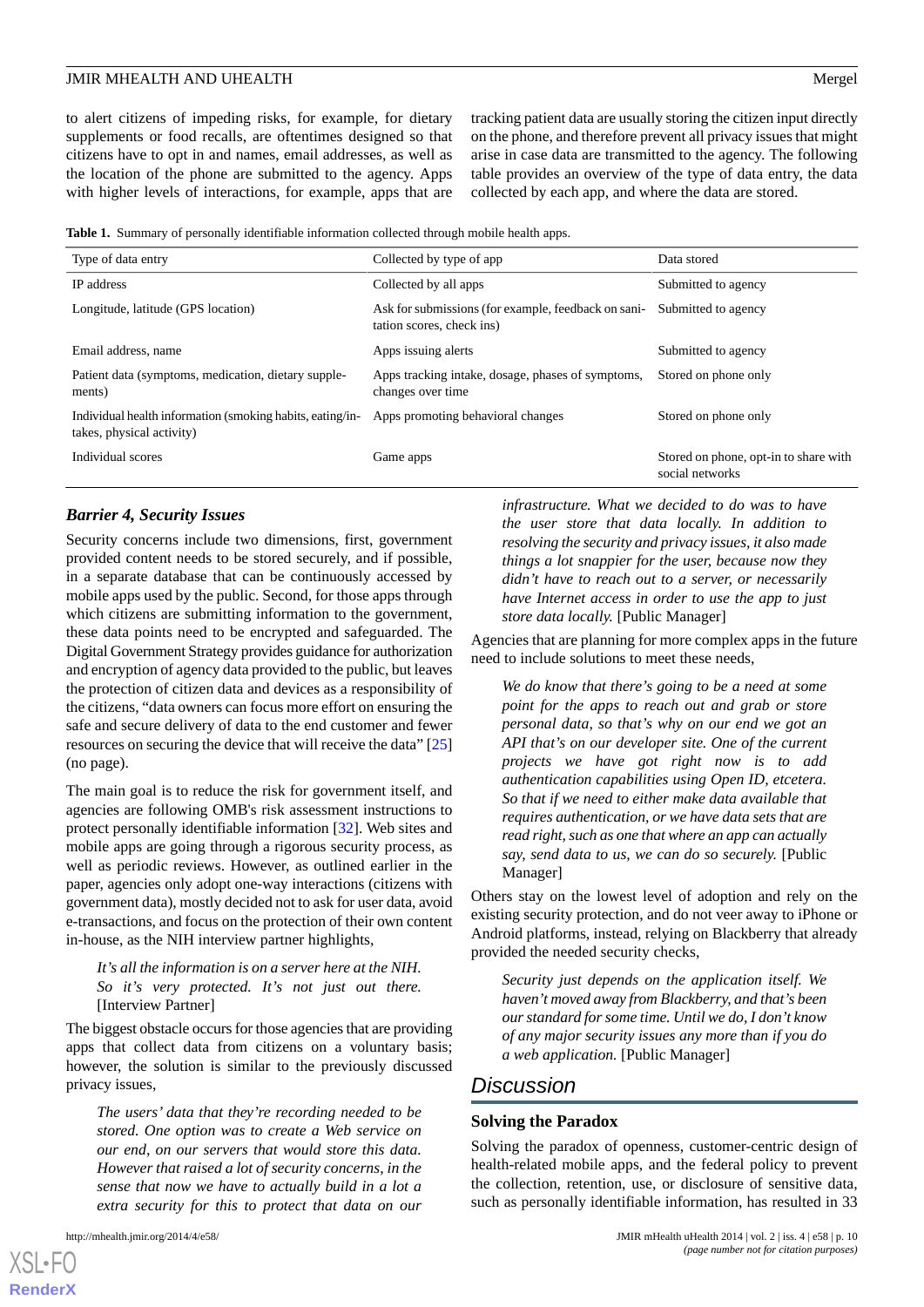DHHS-sponsored mHealth apps [[25\]](#page-11-18) (no page). Most of the apps, however, are so-called native apps that are replicating the Web presence of content public agencies already provide to their stakeholders through their regular e-Government presence. These findings are in line with Cucciniello and Nasi's findings [[33\]](#page-12-1) that show that public health innovations are especially challenging governments, and that medical apps lack quality.

This push tactic of disseminating information to the public is fully in line with the agency's mission, as the following statement of an interview partner from the Office of Dietary Supplements at the NIH says,

*Our office supports research on dietary supplements, and then we disseminate the results of that research out to the public. We try to get more science-based information about dietary supplements out to the American public.* [Interview Partner]

Besides other established dissemination channels, such as newsletters or the website itself, apps allow the agency to actively push the information to the citizens, instead of waiting for citizens to stumble upon the information during a Web search.

This study shows for the first time—to the best of the author's knowledge—the strategic and managerial decisions that have to be made before government agencies are able to even experiment with these simple apps that purely focus on representation, education, and informing the public. Previous research on the adoption of new technologies in government has shown that adoption patterns usually follow a similar adoption curve, first, government agencies start with simple versions of the new platforms, and, in the process, work out all the internal barriers, such as uncertainty about legal issues and considerations on how to apply the existing regulations, such as the compliance with Section 508 of the Rehabilitation Act or data protection and security issues, see for example [[19\]](#page-11-12).

What is surprising is that none of the interview partners pointed to restrictions of the Health Insurance Portability and Accountability Act. Instead, they simply avoided the collection of patient data, and handled mobile app development in a conservative manner.

Only after the internal issues have been satisfactorily determined, and existing rules are adapted to the new technology standards, agencies might be willing to explore more complex versions of new technologies, in this case interactive mobile health apps [[10](#page-11-3)[,11](#page-11-4),[19\]](#page-11-12). What is currently observable in this specific sample is the experimentation of what Rogers labeled "early adopters", who served as internal trailblazers and saw initial opportunities to start transforming their agencies content to a new technological platform [\[34](#page-12-2)]. With the introduction of an external intervention in the form of a new top-down policy, the majority of agencies followed the mandate, but not necessarily out of an internal need, other successful apps, or a push from citizens to move into mobile.

This article, therefore, contributes to the existing literature on new technology adoption in government and provides microlevel insights into the internal decision-making processes that lead to the adoption of mobile apps, and, by that, helps to open the black box of government.

# **Limitations**

This study focused on a very specific sample, federal-level agencies in the US Government in their early adoption phases of mobile health apps. It excluded by design other levels of government, as well as citizen apps, that are not hosted or promoted by the government. Citizen-designed apps are not subject to the same regulations and standards as federal government agencies. Innovations, especially when it comes to data entry, tracking, and sharing, are therefore much more prevalent in other sectors, but were not part of this study, and the insights are therefore limited to this specific sample.

# <span id="page-10-0"></span>**Conflicts of Interest**

None declared.

# <span id="page-10-1"></span>**References**

- <span id="page-10-2"></span>1. The White House. Whitehouse Blog. 2009. Transparency and open government: Memorandum for the heads of executive departments and agencies URL: [http://www.whitehouse.gov/the\\_press\\_office/TransparencyandOpenGovernment](http://www.whitehouse.gov/the_press_office/TransparencyandOpenGovernment) [accessed 2014-11-22] [\[WebCite Cache ID 6UHZ3ku8Q\]](http://www.webcitation.org/

                                                6UHZ3ku8Q)
- <span id="page-10-4"></span><span id="page-10-3"></span>2. The White House. Office of Management and Budget. Office of the President; 2010. Guidance on the use of challenges and prizes to promote open government URL: [http://www.whitehouse.gov/sites/default/files/omb/assets/memoranda\\_2010/](http://www.whitehouse.gov/sites/default/files/omb/assets/memoranda_2010/m10-11.pdf) [m10-11.pdf](http://www.whitehouse.gov/sites/default/files/omb/assets/memoranda_2010/m10-11.pdf) [accessed 2014-11-29] [[WebCite Cache ID 6USLee9fD\]](http://www.webcitation.org/

                                                6USLee9fD)
- 3. DATA.GOV. data.gov URL:<http://www.data.gov/> [accessed 2014-11-29] [\[WebCite Cache ID 6USIxKRIY\]](http://www.webcitation.org/

                                6USIxKRIY)
- 4. Lakhani KR, Austin RD, Yi Y. Harvard Business Review. Cambridge, MA: Harvard Business Review; 2010. Data.gov case study URL: <https://hbr.org/product/data-gov/an/610075-PDF-ENG?Ntt=Data.gov> [accessed 2014-11-13] [[WebCite](http://www.webcitation.org/

                                                6U3y01gsX) [Cache ID 6U3y01gsX](http://www.webcitation.org/

                                                6U3y01gsX)]
- <span id="page-10-5"></span>5. Mergel I, Bretschneider S, Louis C, Smith J. The challenges of Challenge.gov: Adopting private sector business innovations in the Federal Government. In: Proceedings of the 47th Hawaii International Conference on System Sciences (HICSS). Waikoloa, HI: IEEE; 2014 Jan 06 Presented at: 47th Hawaii International Conference on System Sciences (HICSS); 2014; Hawaii p. 2073-2082 URL: <http://ieeexplore.ieee.org/xpl/articleDetails.jsp?arnumber=6758860> [doi: [10.1109/HICSS.2014.262](http://dx.doi.org/10.1109/HICSS.2014.262)]
- 6. Mergel I, Desouza K. Implementing open innovation in the public sector: The case of Challenge.gov. Public Admin Rev 2013 Oct 25;73(6):882-890. [doi: [10.1111/puar.12141\]](http://dx.doi.org/10.1111/puar.12141)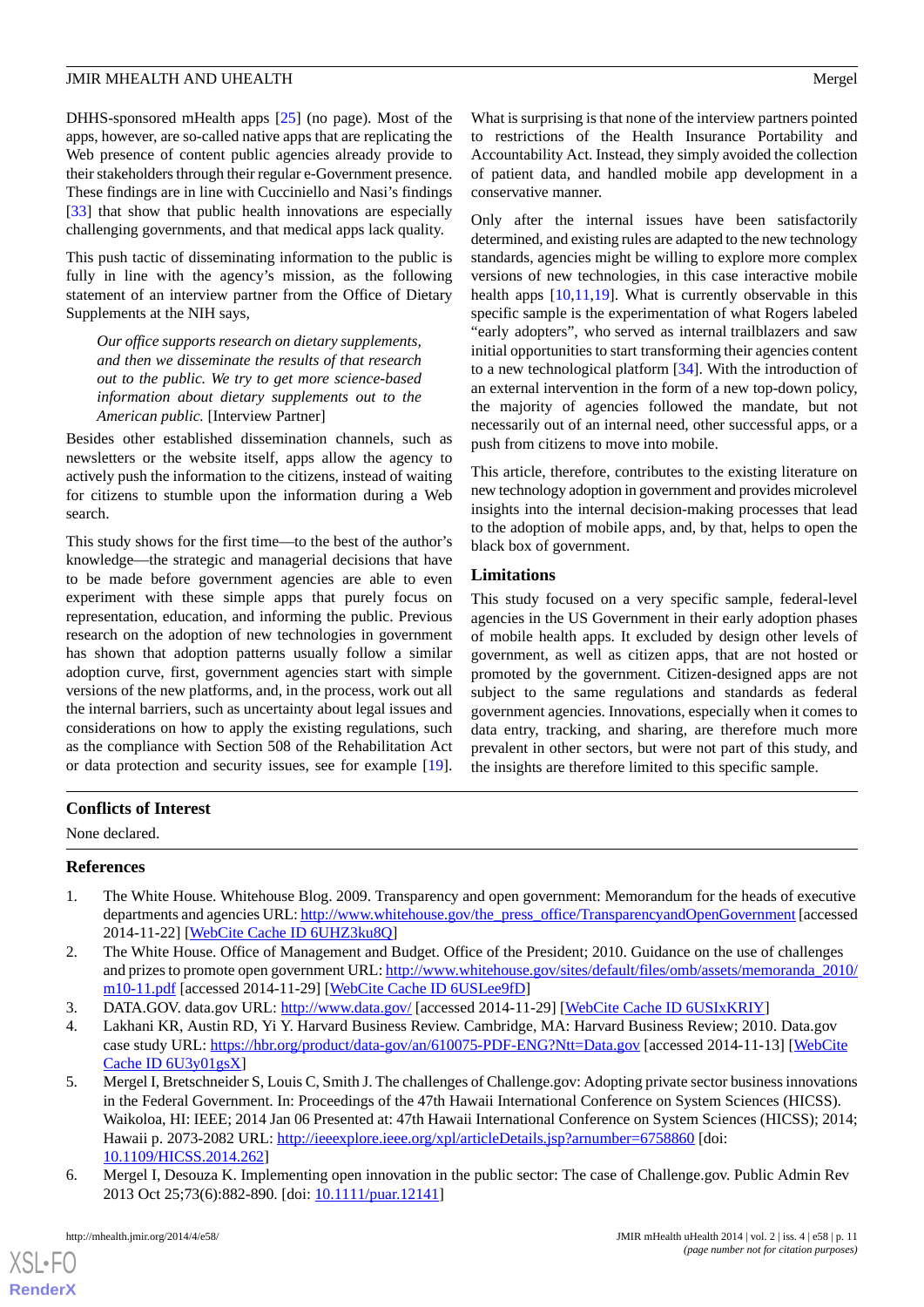- <span id="page-11-0"></span>7. Gurstein MB. First Monday. 2011. Open data: Empowering the empowered or effective data use for everyone? URL: [http:/](http://firstmonday.org/ojs/index.php/fm/article/view/3316) [/firstmonday.org/ojs/index.php/fm/article/view/3316](http://firstmonday.org/ojs/index.php/fm/article/view/3316) [accessed 2014-11-22] [[WebCite Cache ID 6UHZZSSZT\]](http://www.webcitation.org/

                                                6UHZZSSZT)
- <span id="page-11-1"></span>8. CIO Council. Potential of mobile apps. 2013. Potential of mobile apps URL: <https://cio.gov/the-potential-of-mobile-apps/> [accessed 2014-11-13] [\[WebCite Cache ID 6U3z7AmKY](http://www.webcitation.org/

                                                6U3z7AmKY)]
- <span id="page-11-3"></span><span id="page-11-2"></span>9. Department of Health and Human Services. DHHS. Washington, DC: HHS.gov; 2014. Explore HHS' mobile apps URL: <http://www.hhs.gov/digitalstrategy/mobile/mobile-apps.html> [accessed 2014-10-04] [[WebCite Cache ID 6T4fwcYM1\]](http://www.webcitation.org/

                                                6T4fwcYM1)
- <span id="page-11-4"></span>10. Layne K, Lee JW. Developing fully functional E-government: A four stage model. Government Information Quarterly 2001 Jun;18(2):122-136 [\[FREE Full text\]](http://www.sciencedirect.com/science/article/pii/S0740624X01000661) [doi: [10.1016/S0740-624X\(01\)00066-1](http://dx.doi.org/10.1016/S0740-624X(01)00066-1)]
- <span id="page-11-5"></span>11. Andersen KV, Henriksen HZ. E-government maturity models: Extension of the Layne and Lee model. Government Information Quarterly 2006 Jan;23(2):236-248. [doi: [10.1016/j.giq.2005.11.008](http://dx.doi.org/10.1016/j.giq.2005.11.008)]
- <span id="page-11-6"></span>12. Ploderer B, Smith W, Pearce J, Borland R. A mobile app offering distractions and tips to cope with cigarette craving: A qualitative study. JMIR Mhealth Uhealth 2014;2(2):e23 [[FREE Full text](http://mhealth.jmir.org/2014/2/e23/)] [doi: [10.2196/mhealth.3209\]](http://dx.doi.org/10.2196/mhealth.3209) [Medline: [25099632\]](http://www.ncbi.nlm.nih.gov/entrez/query.fcgi?cmd=Retrieve&db=PubMed&list_uids=25099632&dopt=Abstract)
- <span id="page-11-7"></span>13. O'Malley G, Dowdall G, Burls A, Perry I, Curran N. Exploring the usability of a mobile app for adolescent obesity management. JMIR Mhealth Uhealth 2014;2(2):e29 [\[FREE Full text\]](http://mhealth.jmir.org/2014/2/e29/) [doi: [10.2196/mhealth.3262](http://dx.doi.org/10.2196/mhealth.3262)] [Medline: [25098237\]](http://www.ncbi.nlm.nih.gov/entrez/query.fcgi?cmd=Retrieve&db=PubMed&list_uids=25098237&dopt=Abstract)
- <span id="page-11-8"></span>14. Smokefree Teen. 2012. Brrrd Brawl app URL: <http://teen.smokefree.gov/sftapps.aspx> [accessed 2014-10-03] [[WebCite](http://www.webcitation.org/

                                                6T4g8bX6X) [Cache ID 6T4g8bX6X\]](http://www.webcitation.org/

                                                6T4g8bX6X)
- <span id="page-11-10"></span><span id="page-11-9"></span>15. Buijink AWG, Visser BJ, Marshall L. Medical apps for smartphones: Lack of evidence undermines quality and safety. Evid Based Med 2013 Jun;18(3):90-92. [doi: [10.1136/eb-2012-100885](http://dx.doi.org/10.1136/eb-2012-100885)] [Medline: [22923708](http://www.ncbi.nlm.nih.gov/entrez/query.fcgi?cmd=Retrieve&db=PubMed&list_uids=22923708&dopt=Abstract)]
- <span id="page-11-11"></span>16. Stake R. The art of case study research. Thousand Oaks: Sage Publications; 1995.
- <span id="page-11-12"></span>17. HealthData.gov. HealthData.gov URL:<http://healthdata.gov/> [accessed 2014-11-29] [[WebCite Cache ID 6USJ5NndQ\]](http://www.webcitation.org/

                                                6USJ5NndQ)
- 18. NVivo qualitative data analysis software, QSR International Pty L. NVivo qualitative data analysis software. 2012. Version 10 URL:<http://www.qsrinternational.com/> [accessed 2014-11-29] [\[WebCite Cache ID 6USMAIFi2](http://www.webcitation.org/

                                                6USMAIFi2)]
- <span id="page-11-14"></span><span id="page-11-13"></span>19. Moon MJ. The evolution of e-government among municipalities: Rhetoric or reality? Public Administration Review 2002 Jul; 62(4): 424-433. [doi: [10.1111/0033-3352.00196](http://dx.doi.org/10.1111/0033-3352.00196)]
- 20. Glaser B, Strauss A. The discovery of grounded theory; strategies for qualitative research. USA: Chicago, Aldine Pub. Co, [1970, c1967]; 1967.
- <span id="page-11-16"></span><span id="page-11-15"></span>21. Schumpeter JA. The theory of economic development: An inquiry into profits, capital, credit, interest, and the business cycle. In: The theory of economic development: An inquiry into profits, capital, credit, interest, and the business cycle. New Brunswick: Transaction Publishers; 1983.
- <span id="page-11-17"></span>22. Pew Internet Research Project. Pew Internet Research. 2014. Mobile technology fact sheet URL: [http://www.pewinternet.org/](http://www.pewinternet.org/fact-sheets/mobile-technology-fact-sheet/) [fact-sheets/mobile-technology-fact-sheet/](http://www.pewinternet.org/fact-sheets/mobile-technology-fact-sheet/) [accessed 2014-11-12] [[WebCite Cache ID 6U40APhmu](http://www.webcitation.org/

                                                6U40APhmu)]
- <span id="page-11-18"></span>23. United States Department of Agriculture. AskKaren.gov URL:<http://www.fsis.usda.gov/wps/portal/informational/askkaren> [accessed 2014-11-29] [\[WebCite Cache ID 6USIIzJD3\]](http://www.webcitation.org/

                                                6USIIzJD3)
- <span id="page-11-19"></span>24. Nsoesie EO, Buckeridge DL, Brownstein JS. Guess who's not coming to dinner? Evaluating online restaurant reservations for disease surveillance. J Med Internet Res 2014;16(1):e22 [\[FREE Full text](http://www.jmir.org/2014/1/e22/)] [doi: [10.2196/jmir.2998](http://dx.doi.org/10.2196/jmir.2998)] [Medline: [24451921](http://www.ncbi.nlm.nih.gov/entrez/query.fcgi?cmd=Retrieve&db=PubMed&list_uids=24451921&dopt=Abstract)]
- 25. The White House. Digital Government. 2012. Digital government: Building a 21st century platform to better serve the American people URL: [http://www.whitehouse.gov/sites/default/files/omb/egov/digital-government/digital-government.](http://www.whitehouse.gov/sites/default/files/omb/egov/digital-government/digital-government.htm) [htm](http://www.whitehouse.gov/sites/default/files/omb/egov/digital-government/digital-government.htm) [accessed 2014-11-13] [\[WebCite Cache ID 6U40P2eEM](http://www.webcitation.org/

                                                6U40P2eEM)]
- <span id="page-11-20"></span>26. The White House. The White House. 2013. Executive order -- making open and machine readable the new default for government information URL: [http://www.whitehouse.gov/the-press-office/2013/05/09/](http://www.whitehouse.gov/the-press-office/2013/05/09/executive-order-making-open-and-machine-readable-new-default-government-) [executive-order-making-open-and-machine-readable-new-default-government-](http://www.whitehouse.gov/the-press-office/2013/05/09/executive-order-making-open-and-machine-readable-new-default-government-) [accessed 2014-11-13] [[WebCite Cache](http://www.webcitation.org/

                                                6U40UZmvY) [ID 6U40UZmvY](http://www.webcitation.org/

                                                6U40UZmvY)]
- <span id="page-11-22"></span><span id="page-11-21"></span>27. Council CIO. Adoption of Commercial Mobile Applications within the Federal Government. 2014. Adoption of commercial mobile applications within the Federal Government: Digital government strategy milestone 5 URL: [https://cio.gov/wp-content/](https://cio.gov/wp-content/uploads/downloads/2013/05/Commercial-Mobile-Application-Adoption-DGS-Milestone-5.4.pdf) [uploads/downloads/2013/05/Commercial-Mobile-Application-Adoption-DGS-Milestone-5.4.pdf](https://cio.gov/wp-content/uploads/downloads/2013/05/Commercial-Mobile-Application-Adoption-DGS-Milestone-5.4.pdf) [accessed 2014-11-13] [[WebCite Cache ID 6U40lhRM1](http://www.webcitation.org/

                                                6U40lhRM1)]
- <span id="page-11-23"></span>28. Whitney E. National Public Radio. 2013. Datapalooza: A concept, a conference and a movement URL: [http://www.npr.org/](http://www.npr.org/blogs/health/2013/06/07/189565146/datapalooza-a-concept-a-conference-and-a-movement) [blogs/health/2013/06/07/189565146/datapalooza-a-concept-a-conference-and-a-movement](http://www.npr.org/blogs/health/2013/06/07/189565146/datapalooza-a-concept-a-conference-and-a-movement) [accessed 2014-11-12] [[WebCite](http://www.webcitation.org/

                                                6U40rxPFk) [Cache ID 6U40rxPFk\]](http://www.webcitation.org/

                                                6U40rxPFk)
- <span id="page-11-24"></span>29. The White House. Technology, Editor. Office of the President: Washington, DC; 2013. Implementation of federal prize authority: Fiscal year 2012 progress report, O.o.S.a URL: [http://www.whitehouse.gov/sites/default/files/microsites/ostp/](http://www.whitehouse.gov/sites/default/files/microsites/ostp/competes_prizesreport_dec-2013.pdf) [competes\\_prizesreport\\_dec-2013.pdf](http://www.whitehouse.gov/sites/default/files/microsites/ostp/competes_prizesreport_dec-2013.pdf) [accessed 2014-11-11] [\[WebCite Cache ID 6U411EhTn\]](http://www.webcitation.org/

                                                6U411EhTn)
- 30. US Congress. Law. United States; 1998. Section 508 of the Rehabilitation Act as amended by the Workforce Investment Act of 1998 (P.L. 105 - 220), in 29 U.S.C URL: <http://www.hhs.gov/web/508/contracting/hhs508policy.html> [accessed 2014-11-29] [\[WebCite Cache ID 6USMLuuIG\]](http://www.webcitation.org/

                                                6USMLuuIG)
- 31. National Institute of Standards and Technology. Security and privacy controls for federal information systems and organizations, in NIST special publication. USA: NIST; 2013. URL: [http://nvlpubs.nist.gov/nistpubs/SpecialPublications/](http://nvlpubs.nist.gov/nistpubs/SpecialPublications/NIST.SP.800-53r4.pdf) [NIST.SP.800-53r4.pdf](http://nvlpubs.nist.gov/nistpubs/SpecialPublications/NIST.SP.800-53r4.pdf) [accessed 2014-11-13] [[WebCite Cache ID 6U41DOOyg](http://www.webcitation.org/

                                                6U41DOOyg)]